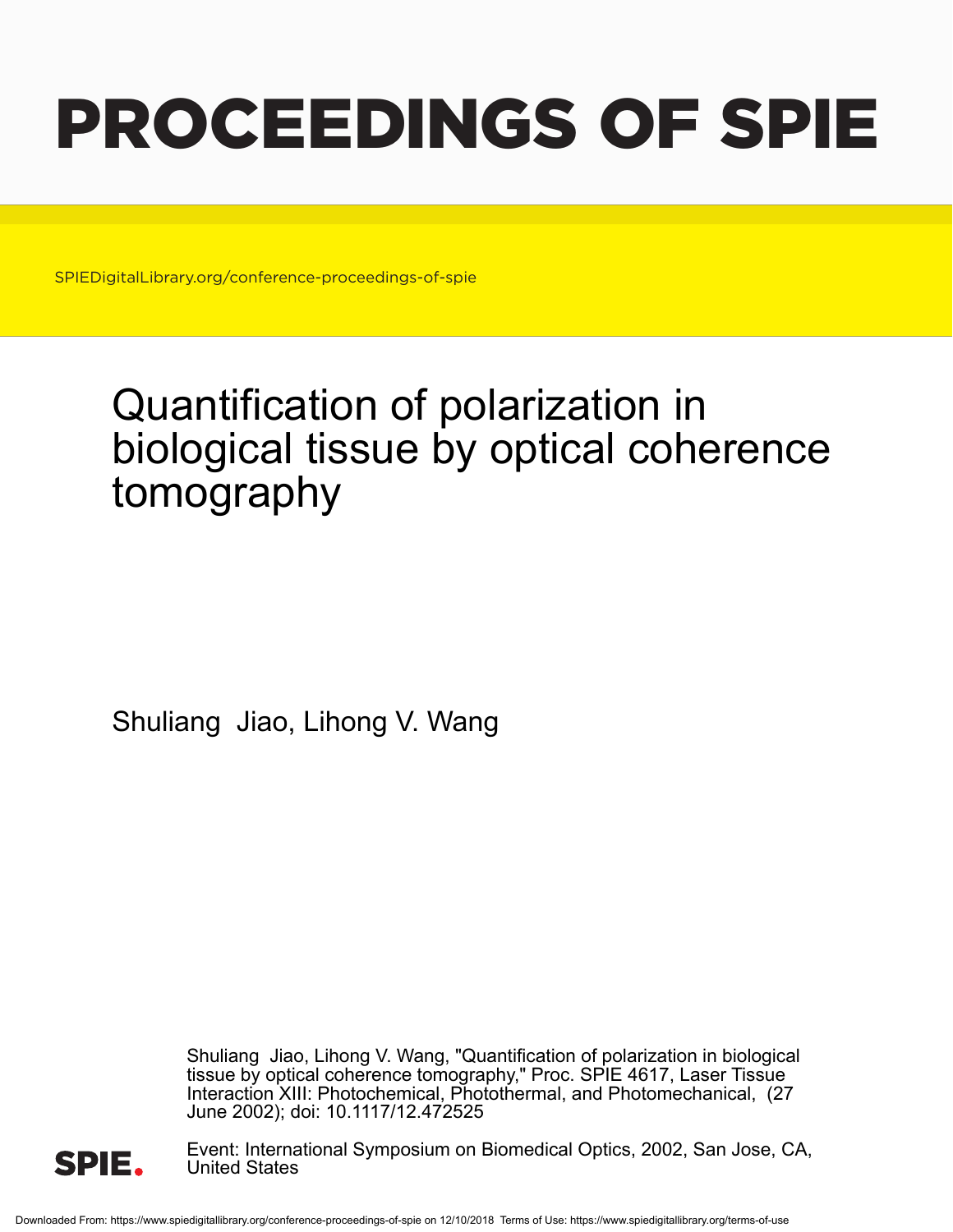### **Quantification of polarization in biological tissue by optical coherence tomography**

Shuliang Jiao and Lihong V. Wang Optical Imaging Laboratory, Biomedical Engineering Program, Texas A&M University, 3120 TAMU, College Station, TX 77843-3120 *Email: LWang@tamu.edu; URL: http://oilab.tamu.edu*

#### **ABSTRACT**

A multiple-channel polarization-sensitive system based on optical coherence tomography was built to measure the Mueller matrix of scattering biological tissue. The Jones matrix of a sample can be determined with a single scan and subsequently converted into an equivalent non-depolarizing Mueller matrix. As a result, the system can be used to measure the Mueller matrix of soft tissue. Birefringence, axis orientation, and diattenuation can be extracted.

*Keywords:* Ellipsometry and polarimetry; Optical coherence tomography.

#### **1. INTRODUCTION**

Polarization-sensitive optical coherence tomography (PS-OCT) can reveal important polarization information about biological tissue, which is unavailable in conventional OCT.<sup>1-3</sup> The best way to ascertain the optical polarization properties of a sample is to measure its Mueller matrix. The combination of polarimetry and OCT makes it possible to acquire the Mueller matrix of a sample with OCT resolution.<sup>4,5</sup> Jiao *et al*<sup>5</sup> demonstrated that the degree of polarization of the back-scattered light measured with OCT remains unity indicating that the measured Mueller matrix is non-depolarizing. This conclusion allows the use of the Jones matrix in OCT. The relatively time-consuming process of the previous measurements of Mueller matrices limited the technique to use with stable samples such as bones. To measure unstable samples such as soft tissues, we have developed a system that can determine the Mueller matrix with a single depth scan (A scan). The Jones matrix **J** can be transformed into an equivalent non-depolarizing Mueller matrix by<sup>6</sup>  $\mathbf{M} = \mathbf{U}(\mathbf{J} \otimes \mathbf{J}^*)\mathbf{U}^{-1}$ , where  $\otimes$ represents the Kronecker tensor product and **U** is the 4×4 Jones–Mueller transformation matrix [1, 0, 0, 1; 1, 0, 0,



Fig.1 Schematic of the multiple-channel polarization-sensitive OCT system: SLDH and SLDV are superluminescent diodes, horizontally (*H*) and vertically polarized (*V*), respectively; PBS1, PBS2, polarizing beam splitters; SPF, spatial filter assembly; NBS, nonpolarizing beam splitter; QW1, QW2, zero-order quarter-wave plates; M, mirror; L1– L4, lenses; S, sample; PDH and PDV are photodiodes for *H* and *V* polarization components, respectively.

−1; 0, 1, 1, 0; 0, *i*, −*i*, 0], which is written row by row. The Jones matrix has four complex elements, in which seven real parameters are independent.

#### **2. METHODS**

The schematic of the experimental setup is shown in Fig. 1. Two superluminescent diodes (central wavelength  $\lambda = 850$  nm, FWHM bandwidth  $\Delta \lambda = 26$  nm) are employed as lowcoherence light sources and are amplitude modulated at 3 and 3.5 kHz by variation of the injection current. The two source beams are merged by a polarizing beam splitter, filtered by a spatial filter assembly, and then split into the reference and sample arms by a nonpolarizing beam splitter. The sample beam passes through a quarter-wave plate ( $\lambda$ /4 plate) oriented at 45°,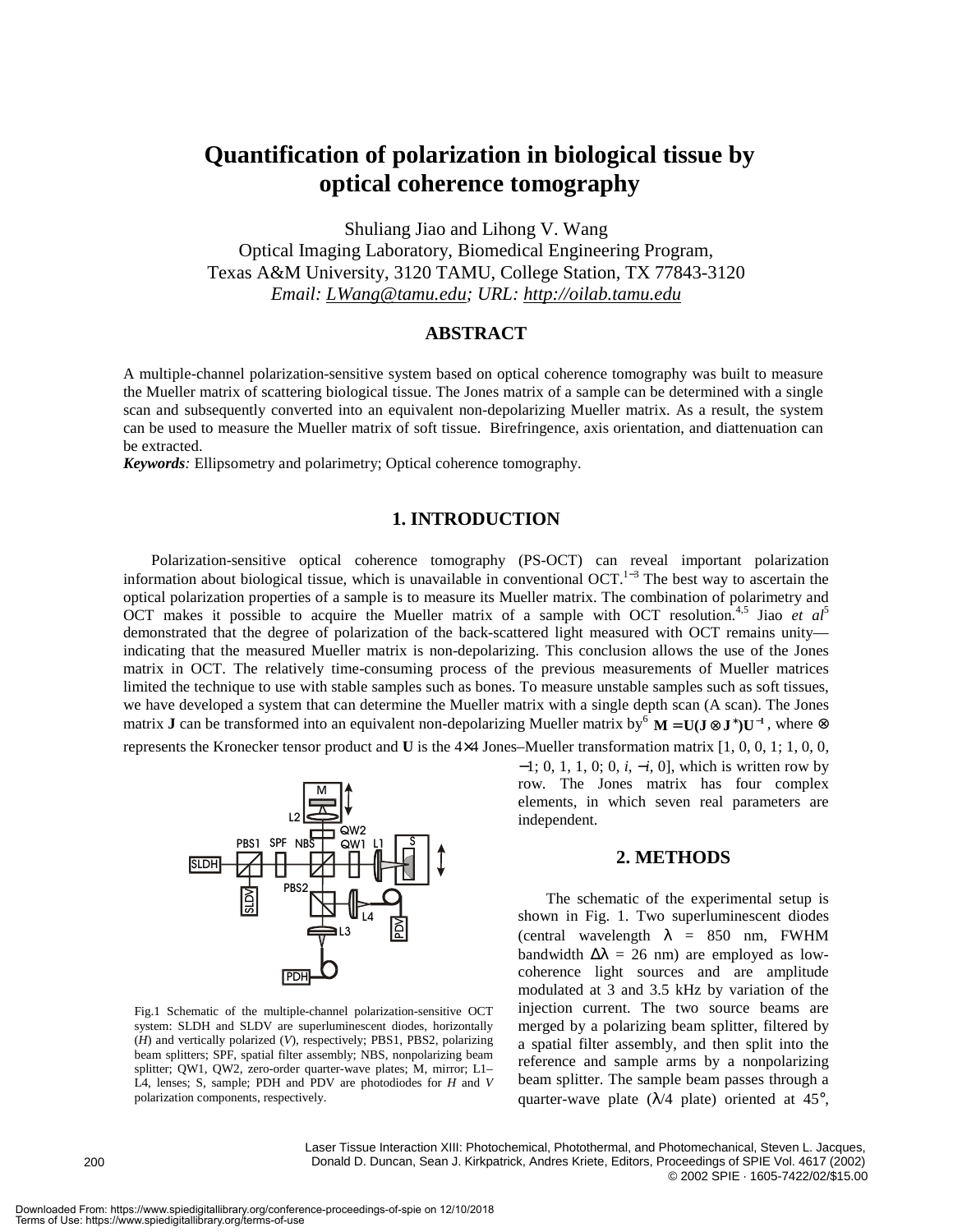and is focused into the sample by an objective lens  $(L1: f = 15 \text{ mm}$  and  $NA = 0.15)$ . The reference arm consists of a  $\lambda$ /4 plate oriented at 22.5°, a lens (L2), and a mirror. After double passing through the  $\lambda$ /4 plate, the horizontal polarization (*H*) of the incident light is converted into 45° polarization, and the vertical polarization (*V*) of the incident light is converted into −45° polarization. The reference beam combines with the backscattered sample beam through the nonpolarizing beam splitter. The combined light is split into two orthogonal polarization components by polarizing beam splitter PBS2. The two components are coupled into two singlemode optical fibers, which are connected to photodiodes PDH and PDV, respectively. A data-acquisition board sampling at 50,000/s digitizes the two signals. A Doppler frequency of  $\sim$ 1.2 kHz is generated by the linear scan of the reference mirror. The carrier frequencies are the beat and harmonic frequencies between this Doppler frequency and the modulation frequencies of the light sources.

The incident Jones vectors,  $\mathbf{E}_i$ , to the sample arm is transformed to the detected Jones vector,  $\mathbf{E}_o$ , as follows:

$$
\mathbf{E}_o = \mathbf{J}_{NBS} \mathbf{J}_{QB} \mathbf{J}_{SB} \mathbf{J}_M \mathbf{J}_{SI} \mathbf{J}_{QI} \mathbf{E}_i = \mathbf{J}_{NBS} \mathbf{J}_{QB} \mathbf{J}_{QI} \mathbf{E}_i = \mathbf{J}_T \mathbf{E}_i
$$
 (1)

where  $J_{QI}$  and  $J_{QB}$  are the Jones matrices of the  $\lambda/4$  plate for the incident and the backscattered light, respectively;  $J_{SI}$  and  $J_{SB}$  are the Jones matrices of the sample for the incident and the backscattered light, respectively;  $J_M$  is the Jones matrix of single backscattering—the same as the one for a mirror;  $J_{NBS}$  is the Jones matrix of the reflecting surface of the non-polarizing beam splitter; **J** is the combined round-trip Jones matrix of the scattering media; and  $J<sub>T</sub>$  is the overall round-trip Jones matrix. As a result of the reciprocal constraint<sup>7</sup>, the matrices **J** and  $J<sub>T</sub>$  are transpose symmetric if the OCT signal is primarily from single backscattering and the contribution from multiple scattering can be neglected.

We band-pass filter the interference signals with central frequencies of 4.2 kHz and 4.7 kHz and a bandwidth of 10 Hz—the harmonic frequencies of the interference signals of source *H* and source *V*, respectively—to extract the interference components of each light source. The two orthogonal interference components (*H* and *V*) form the imaginary parts of the output Jones vectors, whose real parts are obtained through inverse Hilbert transformation.<sup>8</sup> When the output Jones vectors for the two independent incident polarization states are determined, the elements of the Jones matrix can then be calculated based on Eq. (1).



Fig. 2 (a) Normalized amplitude of the vertical components of the measured Jones vectors of a  $\lambda$ /4 plate versus the orientation of the fast axis, *HV*: horizontally polarized incident light; *VV*: vertically polarized incident light. (b) Phase differences between the vertical and the horizontal components of the same  $\lambda/4$  plate. The standard deviations are smaller than the symbols.

#### **3. RESULTS**

The system was first tested by measurement of the matrix of a standard sample—a  $\lambda$ /4 plate at various orientations in combination with a mirror. Figure 2(a) shows the amplitude of the vertical components of the measured Jones vector versus the orientation of the waveplate, where the amplitude of each Jones vector was normalized to unity. Figure 2(b) shows the phase differences between the vertical and the horizontal components of the Jones vectors. The results show that the measured data agree very well with the theoretical values.

The system was then applied to image soft tissue (a piece of porcine tendon). The tendon was mounted in a cuvette filled with saline solution. The sample was transversely scanned with a step size of 5 µm, and multiple A-scan images were taken. For each A scan, the pixels were formed by averaging the calculated elements of the Jones matrix over segments of 1000 points—the resolution of the system. Two-dimensional (2D) images were formed from these A-scan images and then median filtered. The final 2D images are shown in Fig. 3.

Clear band structures can be seen in some of the images. There is no such band structure present in the  $M_{00}$ image, which is the image based on the intensity of the back-scattered light. In other words, the  $M_{00}$  image is free of the effect of polarization. We believe that the band structure is generated by the birefringence of the collagen fibers in the porcine tendon.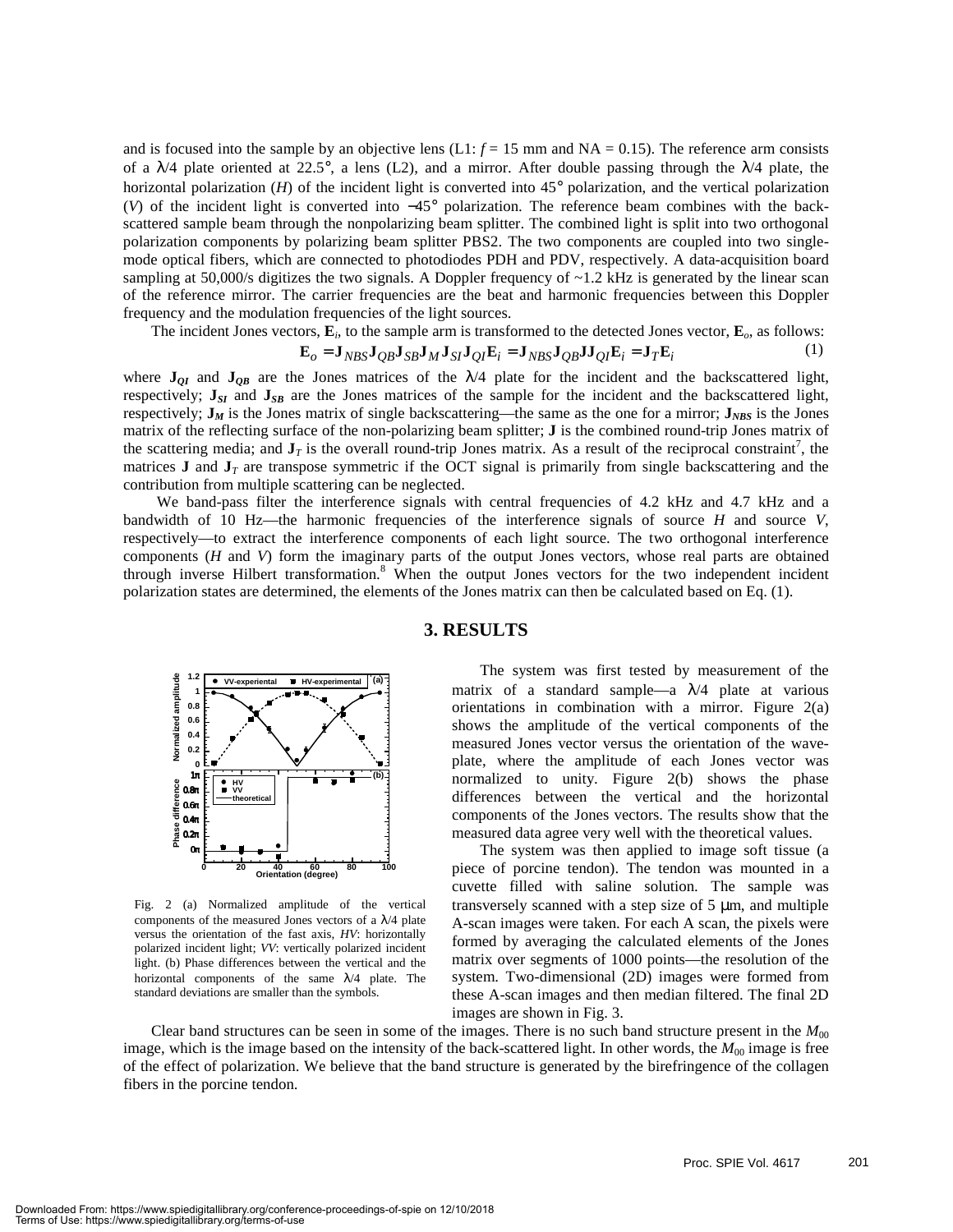Although all the polarization properties of a sample are contained in the Mueller matrix implicitly, explicit polarization parameters can be extracted from the matrix. The nondepolarizing Mueller matrix **M** can be  $decomposed$  by polar decomposition<sup>9</sup>:

$$
\mathbf{M} = \mathbf{M}_p \mathbf{M}_R, \tag{2}
$$

where  $\mathbf{M}_p$  and  $\mathbf{M}_R$  are the Mueller matrices of a diattenuator and an elliptical retarder, respectively. In biological tissues, it is reasonable to believe that the orientations of the diattenuator and retarder are the same. In this case, **M** is homogenous in the polarization sense and the order of  $M_p$  and  $M_R$  in Eq. (2) is reversible. Because the effect of non-Faraday circular birefringence is canceled in the round-trip OCT signals, only linear birefringence exists in **M**.

We extracted polarization information from a piece of porcine tendon set at various orientations. The rotation axis of the sample is collinear with the optical axis (direction of incidence). The measurements were made at five different orientations with an interval of 10°. The  $M_{31}$  and  $M_{32}$  elements in Eq. (2) for a Mueller matrix that contains linear birefringence and linear or circular diattenuation can be expressed as

$$
M_{31} = P(P_1, P_2) \sin(2\theta) \sin(\delta) \text{ and } M_{32} = -P(P_1, P_2) \cos(2\theta) \sin(\delta), \tag{3}
$$

where *P* is a function of the principal coefficients of the amplitude transmission  $P_1$  and  $P_2$  for the two orthogonal polarization eigenstates of  $\mathbf{M}_p$ ;  $\theta$  and  $\delta$  are the orientation of the fast axis and the phase retardation of the retarder, respectively.



Fig. 3 2D Mueller-matrix (**M**) images of a piece of porcine tendon. Each image except  $M_{00}$  is pixel-wise normalized with the *M*00 element and shares the same color table. The size of each image is  $0.5$  mm  $\times$  1 mm.

 To increase the signal-to-noise ratio, we laterally averaged every 20 adjacent A scans of  $M_{31}$  and  $M_{32}$  in the calculated 2D images and fitted them for a physical depth of 0.4 mm from the surface. The calculated birefringence from the fitted data is  $(4.2 \pm 0.3) \times 10^{-3}$ , which is comparable with the previously reported value of  $(3.7 \pm 0.4) \times 10^{-3}$  for bovine tendon.<sup>1</sup> The calculated orientations of the fast axis are  $(0 \pm 4)^\circ$ ,  $(9 \pm 2.9)^\circ$ ,  $(20.9\pm1.9)$ °,  $(30\pm2.8)$ °, and  $(38\pm4.3)$ ° after subtraction of an offset angle. The small angular offset is due to the discrepancy between the actual and the observed fiber orientations. The results are very good considering that the tendon was slightly deformed when it was mounted in the cuvette and the rotation axis for the sample may not have been exactly collinear with the optical axis. The diattenuation, defined as  $D = (P_1^2 - P_2^2) / (P_1^2 + P_2^2) = \sqrt{M_{01}^2 + M_{02}^2 + M_{03}^2} / M_{00}$ , was

averaged over all the orientations and linearly fitted over a depth of 0.3 mm. The fitted value of *D* versus the round-trip physical path length increases with a slope of  $0.26$ /mm and reaches  $0.075\pm0.024$  at a depth of 0.3 mm after subtraction of an offset at the surface.

#### **CONCLUSION**

In summary, we have developed a novel multiple-channel polarization-sensitive OCT imaging technique. The Jones matrix of a sample can be determined with a single scan. This technique permits the acquisition of 2D tomographic Mueller-matrix images of either hard or soft biological tissues. The Mueller matrix can be decomposed to extract important information on the optical polarization properties of a sample. The polarization properties can potentially be correlated with the conditions of biological tissues and thus used for disease diagnosis.